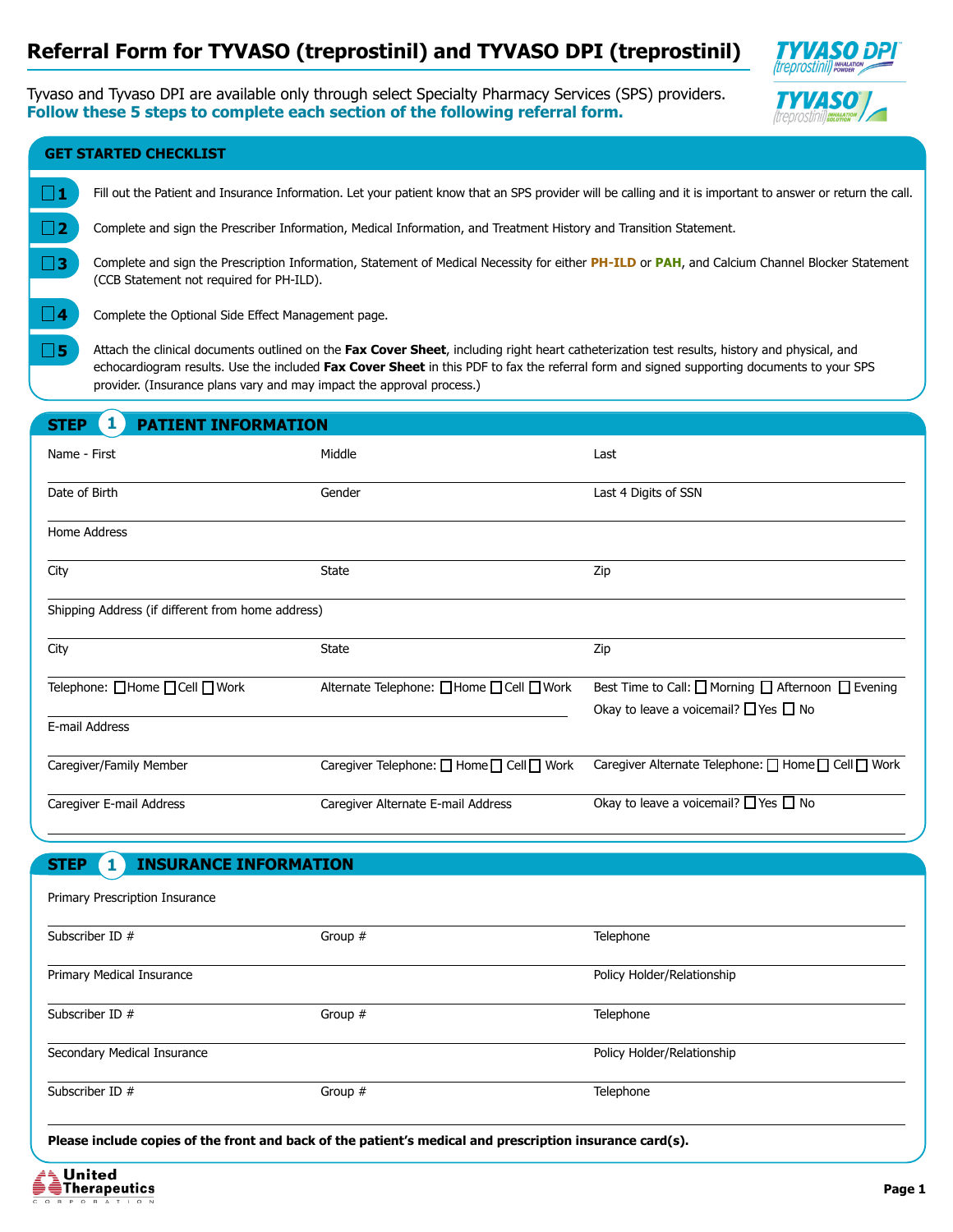| <b>Patient Name:</b>                     | Date of Birth:      |                 |
|------------------------------------------|---------------------|-----------------|
| STEP <sup>2</sup> PRESCRIBER INFORMATION |                     |                 |
| Prescriber Name - First<br>Last          | NPI#                | State License # |
| Office/Clinic/Institution Name           | Office Contact Name |                 |

City

Office Contact E-mail

Address

Office Contact Phone

Preferred Method of Communication:  $\Box$  Phone  $\Box$  E-mail  $\Box$  Mail  $\Box$  Fax

Fax

#### **STEP** 2 **MEDICAL INFORMATION / PATIENT EVALUATION / SUPPORTING DOCUMENTATION 2**

| Patient Product Therapy Status for the Requested Drug:<br>Restart<br>$\Box$ Naïve/New<br>П<br>Transition                                            |                                                                                                         |                     | <b>Current Specialty Pharmacy:</b><br>Accredo Health Group, Inc. |            | <b>Patient Status:</b><br>$\Box$ Outpatient $\Box$ Inpatient                                                                           | <b>WHO Group:</b> |
|-----------------------------------------------------------------------------------------------------------------------------------------------------|---------------------------------------------------------------------------------------------------------|---------------------|------------------------------------------------------------------|------------|----------------------------------------------------------------------------------------------------------------------------------------|-------------------|
| <b>NYHA Functional Class (PAH Only):</b><br>$\Box$ $I$ $\Box$ $II$ $\Box$ $IV$                                                                      | Weiaht:<br><b>Height:</b> ft in                                                                         | $\Box$ kg $\Box$ lb | <b>Diabetic:</b><br>$\Box$ Yes $\Box$ No                         | Allergies: | $\Box$ Drug Allergies $\Box$ Non-Drug Allergies $\Box$ No Known Allergies                                                              |                   |
| <b>Current Signed and Dated Documents Required for Treprostinil Therapy Initiation:</b><br>Right Heart Catheterization<br>Treatment History (below) | $\Box$ Echocardiogram (not required for PH-ILD patients)<br>$\Box$ Transition Statement (if applicable) |                     |                                                                  |            | $\Box$ High-Resolution CT Scan (not required for PAH patients)<br>Calcium Channel Blocker Statement (not required for PH-ILD patients) |                   |

History and Physical Including: Onset of Symptoms, PAH or PH associated with ILD Clinical Signs and Symptoms, Need for Specific Drug Therapy, Course of Illness

## **STEP TREATMENT HISTORY AND TRANSITION STATEMENT 2**

| <b>Medication</b>                                       | Current | <b>Discontinued</b> |
|---------------------------------------------------------|---------|---------------------|
| PDE-5 I (specify drug(s)):                              |         |                     |
| Epoprostenol                                            |         |                     |
| Flolan <sup>®</sup> (epoprostenol sodium) for Injection |         |                     |
| Letairis <sup>®</sup> (ambrisentan) Tablets             |         |                     |
| Remodulin <sup>®</sup> (treprostinil) Injection         |         |                     |
| Tracleer® (bosentan) Tablets                            |         |                     |
| Tyvaso <sup>®</sup> (treprostinil) Inhalation Solution  |         |                     |
| Veletri <sup>®</sup> (epoprostenol) for Injection       |         |                     |
| Ventavis <sup>®</sup> (iloprost) Inhalation Solution    |         |                     |
| Adempas <sup>®</sup> (riociguat) Tablets                |         |                     |
| Opsumit <sup>®</sup> (macitentan) Tablets               |         |                     |
| Orenitram <sup>®</sup> (treprostinil) Extended-Release  |         |                     |
| Uptravi® (selexipag) Tablets                            |         |                     |
| Ofev <sup>®</sup> (nintedanib) Capsules                 |         |                     |
| Esbriet <sup>®</sup> (pirfenidone) Tablets              |         |                     |
| Other:                                                  |         |                     |

### **Please Indicate Treatment History <b>Transition Statement** (not required for PH-ILD patients) It is necessary for this patient  $(if$  applicable) to transition

|             | It is necessary for this patient (if applicable) to transition |
|-------------|----------------------------------------------------------------|
| <b>FROM</b> | TO                                                             |
|             |                                                                |

**\_\_\_\_\_\_\_\_\_\_\_\_\_\_\_\_\_\_\_\_\_\_\_\_\_\_\_\_\_\_\_\_\_\_\_\_\_\_\_\_\_\_\_\_\_\_\_\_\_\_\_\_\_\_\_\_\_\_ \_\_\_\_\_\_\_\_\_\_\_\_\_\_\_\_\_\_\_\_\_\_\_\_\_\_\_\_\_\_\_\_\_\_\_\_\_\_\_\_\_\_\_\_\_\_\_\_\_\_\_\_\_\_\_\_\_\_ \_\_\_\_\_\_\_\_\_\_\_\_\_\_\_\_\_\_\_\_\_\_\_\_\_\_\_\_\_\_\_\_\_\_\_\_\_\_\_\_\_\_\_\_\_\_\_\_\_\_\_\_\_\_\_\_\_\_ \_\_\_\_\_\_\_\_\_\_\_\_\_\_\_\_\_\_\_\_\_\_\_\_\_\_\_\_\_\_\_\_\_\_\_\_\_\_\_\_\_\_\_\_\_\_\_\_\_\_\_\_\_\_\_\_\_\_ \_\_\_\_\_\_\_\_\_\_\_\_\_\_\_\_\_\_\_\_\_\_\_\_\_\_\_\_\_\_\_\_\_\_\_\_\_\_\_\_\_\_\_\_\_\_\_\_\_\_\_\_\_\_\_\_\_\_ \_\_\_\_\_\_\_\_\_\_\_\_\_\_\_\_\_\_\_\_\_\_\_\_\_\_\_\_\_\_\_\_\_\_\_\_\_\_\_\_\_\_\_\_\_\_\_\_\_\_\_\_\_\_\_\_\_\_ \_\_\_\_\_\_\_\_\_\_\_\_\_\_\_\_\_\_\_\_\_\_\_\_\_\_\_\_\_\_\_\_\_\_\_\_\_\_\_\_\_\_\_\_\_\_\_\_\_\_\_\_\_\_\_\_\_\_ \_\_\_\_\_\_\_\_\_\_\_\_\_\_\_\_\_\_\_\_\_\_\_\_\_\_\_\_\_\_\_\_\_\_\_\_\_\_\_\_\_\_\_\_\_\_\_\_\_\_\_\_\_\_\_\_\_\_ \_\_\_\_\_\_\_\_\_\_\_\_\_\_\_\_\_\_\_\_\_\_\_\_\_\_\_\_\_\_\_\_\_\_\_\_\_\_\_\_\_\_\_\_\_\_\_\_\_\_\_\_\_\_\_\_\_\_ \_\_\_\_\_\_\_\_\_\_\_\_\_\_\_\_\_\_\_\_\_\_\_\_\_\_\_\_\_\_\_\_\_\_\_\_\_\_\_\_\_\_\_\_\_\_\_\_\_\_\_\_\_\_\_\_\_\_ \_\_\_\_\_\_\_\_\_\_\_\_\_\_\_\_\_\_\_\_\_\_\_\_\_\_\_\_\_\_\_\_\_\_\_\_\_\_\_\_\_\_\_\_\_\_\_\_\_\_\_\_\_\_\_\_\_\_ \_\_\_\_\_\_\_\_\_\_\_\_\_\_\_\_\_\_\_\_\_\_\_\_\_\_\_\_\_\_\_\_\_\_\_\_\_\_\_\_\_\_\_\_\_\_\_\_\_\_\_\_\_\_\_\_\_\_ \_\_\_\_\_\_\_\_\_\_\_\_\_\_\_\_\_\_\_\_\_\_\_\_\_\_\_\_\_\_\_\_\_\_\_\_\_\_\_\_\_\_\_\_\_\_\_\_\_\_\_\_\_\_\_\_\_\_ \_\_\_\_\_\_\_\_\_\_\_\_\_\_\_\_\_\_\_\_\_\_\_\_\_\_\_\_\_\_\_\_\_\_\_\_\_\_\_\_\_\_\_\_\_\_\_\_\_\_\_\_\_\_\_\_\_\_ \_\_\_\_\_\_\_\_\_\_\_\_\_\_\_\_\_\_\_\_\_\_\_\_\_\_\_\_\_\_\_\_\_\_\_\_\_\_\_\_\_\_\_\_\_\_\_\_\_\_\_\_\_\_\_\_\_\_ \_\_\_\_\_\_\_\_\_\_\_\_\_\_\_\_\_\_\_\_\_\_\_\_\_\_\_\_\_\_\_\_\_\_\_\_\_\_\_\_\_\_\_\_\_\_\_\_\_\_\_\_\_\_\_\_\_\_ \_\_\_\_\_\_\_\_\_\_\_\_\_\_\_\_\_\_\_\_\_\_\_\_\_\_\_\_\_\_\_\_\_\_\_\_\_\_\_\_\_\_\_\_\_\_\_\_\_\_\_\_\_\_\_\_\_\_ \_\_\_\_\_\_\_\_\_\_\_\_\_\_\_\_\_\_\_\_\_\_\_\_\_\_\_\_\_\_\_\_\_\_\_\_\_\_\_\_\_\_\_\_\_\_\_\_\_\_\_\_\_\_\_\_\_\_**

Please provide justification for this transition.

**PRESCRIBER SIGNATURE STEP 2**

SIGN HERE

**Prescriber Name: \_\_\_\_\_\_\_\_\_\_\_\_\_\_\_\_\_\_\_\_\_\_\_\_\_\_\_\_\_\_\_\_ Prescriber Signature: \_\_\_\_\_\_\_\_\_\_\_\_\_\_\_\_\_\_\_\_\_\_\_\_\_\_\_\_\_\_\_\_\_\_ Date: \_\_\_\_\_\_\_\_\_\_\_\_\_\_\_**

State  $\overline{|\bullet|}$  Zip

Tyvaso and Tyvaso DPI are registered trademarks of United Therapeutics Corporation. All other brands are trademarks of their respective owners. The makers of these brands are not affiliated with and do not endorse United T Please note: The responsibility to determine coverage and reimbursement parameters, and appropriate coding for particular patient and/or procedure, is the responsibility of the provider. The information provided here is not a guarantee of coverage or reimbursement.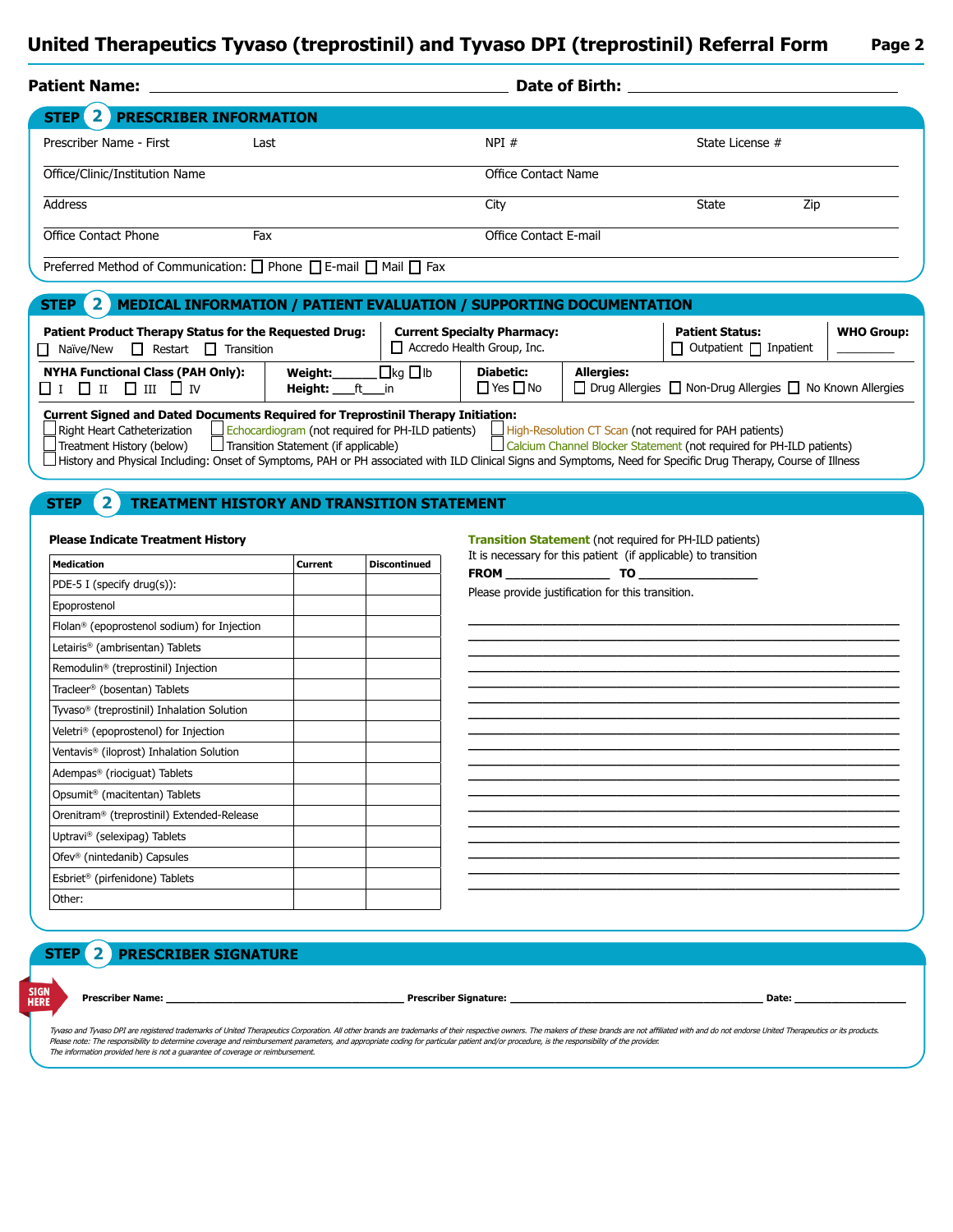| UMICU TRODUCIUS TYVASU (UCPROSUMI) ANU TYVASU DFI (UCPROSUMI) KCICHARTUMI<br>rayc J                                                                                        |  |  |  |
|----------------------------------------------------------------------------------------------------------------------------------------------------------------------------|--|--|--|
|                                                                                                                                                                            |  |  |  |
| STEP 3 PH-ILD - USE THIS SECTION FOR PH-ILD                                                                                                                                |  |  |  |
| Diagnosis - The following ICD-10 codes do not suggest approval, coverage, or reimbursement for specific uses or indications.                                               |  |  |  |
| Please include one PH-specific diagnosis code AND one ILD-specific diagnosis code.                                                                                         |  |  |  |
| <b>PH Diagnosis Codes:</b>                                                                                                                                                 |  |  |  |
| ICD-10 I27.23 Pulmonary hypertension due to lung diseases and hypoxia Other ICD-10:                                                                                        |  |  |  |
| <b>ILD Diagnosis Codes:</b>                                                                                                                                                |  |  |  |
| IIP: ICD-10 J84.10 $\Box$ Pulmonary fibrosis, unspecified ICD-10 J84.111 $\Box$ Idiopathic interstitial pneumonia, NOS ICD-10 J84.112 $\Box$ Idiopathic pulmonary fibrosis |  |  |  |
| <b>CTD-related ILD:</b> ICD-10 M34.81 $\Box$ Systemic sclerosis with lung involvement                                                                                      |  |  |  |
| <b>Environmental/Occupational Lung Disease:</b>                                                                                                                            |  |  |  |
| ICD-10 J61 $\Box$ Pneumoconiosis due to asbestos and other mineral fibers ICD-10 J67.9 $\Box$ Hypersensitivity pneumonitis due to unspecified dust                         |  |  |  |
| <b>Other Causes:</b> ICD-10 J17 $\Box$ Pneumonia in disease classified elsewhere Other ICD-10:                                                                             |  |  |  |
| Please visit www.utassist.com/codes for additional ICD-10 codes related to PAH, PH, and ILD                                                                                |  |  |  |

**Prescriber may specify any alternative or additional dosing and titration instructions here: \_\_\_\_\_\_\_\_\_\_\_\_\_\_\_\_\_\_\_\_\_\_\_\_\_\_\_\_\_\_\_\_\_\_\_\_\_\_\_\_\_\_\_\_\_\_\_\_\_\_\_\_\_\_\_\_\_\_\_\_\_\_\_\_\_\_\_\_\_\_\_\_\_\_\_\_\_\_\_ OR TYVASO DPI (treprostinil) Inhalation Powder** Target dose: **□ 48 mcg or □ 64 mcg or □ Other \_\_\_\_\_\_** mcg per treatment session, 4 times daily (Check One) Start with one 16-mcg cartridge per treatment session, 4 times daily. Increase cartridge strength by 16 mcg per treatment session every week to selected target dose. Titration schedule may vary based on tolerability. If the prescribed dose is higher

**Target dose: 9 breaths (54 mcg) to 12 breaths (72 mcg), 4 times daily** - Start with 3 breaths (18 mcg) 4 times daily (if 3 breaths are not tolerated, use 1 to 2 breaths). Increase by an additional 1 breath per week, if tolerated, until the target

**TYVASO (treprostinil) 1.74mg/2.9ml ampule (0.6mg/ml) Inhalation Solution** 

E **TYVASO TYVASO DPI Nebulizer Cartridge # of Breaths Strength ≤5 16 mcg 6 to 7 32 mcg 8 to 10 48 mcg 11 to 12 64 mcg ~15 80 mcg**

**Dose Comparison**

**TYVASO DPI Titration Kit (28-day supply) Choose one for titration phase.**  $\Box$  16 mcg (112 ct) and 32 mcg (84 ct) 0 refills

■ 16 mcg (112 ct), 32 mcg (112 ct), and 48 mcg (28 ct) 0 refills

dose of 9 breaths (54 mcg) to 12 breaths (72 mcg), 4 times daily.  $\Box$  TYVASO Inhalation System Starter Kit (28-day supply) 0 refills TYVASO Inhalation System Refill Kit (28-day supply) X **\_\_\_\_\_\_** refills

**TYVASO DPI Maintenance Kit (28-day supply)** X **\_\_\_\_\_\_** refills

than 64 mcg per treatment session, more than 1 cartridge will be needed per session.

**Inhale one breath per cartridge, 4 times daily. Please check all boxes to allow maintenance dose at the highest dose tolerated, unless otherwise specified.**   $\Box$  16 mcg (112 ct)  $\Box$  32 mcg (112 ct)  $\Box$  48 mcg (112 ct)  $\Box$  64 mcg (112 ct)  $\Box$  80 mcg combination: 32 mcg (112 ct) and 48 mcg (112 ct)

**\_\_\_\_\_\_\_\_\_\_\_\_\_\_\_\_\_\_\_\_\_\_\_\_\_\_\_\_\_\_\_\_\_\_\_\_\_\_\_\_\_\_\_\_\_\_\_\_\_\_\_\_\_\_\_\_\_\_\_\_\_\_\_\_\_\_\_\_\_\_\_\_\_\_\_\_\_\_\_\_\_\_\_\_\_\_\_\_\_\_\_\_\_\_\_\_\_\_\_\_\_\_\_\_\_\_**

RN visit to provide assessment and education on administration, dosing, and titration. **Location:** Home Outpatient Clinic Hospital

**Prescriber may specify any alternative or additional dosing and titration instructions here. If the prescribed dose is higher than 64 mcg per treatment session, more than 1 cartridge will be needed per session:**

Specialty Pharmacy to contact prescribing practitioner for adjustments to the written orders specified above.

### **NURSING ORDERS**

**The Prescriber is to comply with their state-specific prescription requirements, such as e-prescribing, state-specific prescription form, fax language, etc. Non-compliance of statespecific requirements could result in outreach to the Prescriber.**

**Visits CHECK** 

**Specialty Pharmacy home healthcare RN visit Nurse**  to provide education on self-administration of Tyvaso or Tyvaso DPI, including dose, titration, and side effect management.

**Prescriber directed Specialty Pharmacy home healthcare RN visit(s) as detailed below: OR**

**\_\_\_\_\_\_\_\_\_\_\_\_\_\_\_\_\_\_\_\_\_\_\_\_\_\_\_\_\_\_\_\_\_\_\_\_\_\_\_\_\_\_\_\_\_\_\_\_\_\_\_\_\_\_\_\_\_\_\_\_\_\_\_\_\_\_\_ \_\_\_\_\_\_\_\_\_\_\_\_\_\_\_\_\_\_\_\_\_\_\_\_\_\_\_\_\_\_\_\_\_\_\_\_\_\_\_\_\_\_\_\_\_\_\_\_\_\_\_\_\_\_\_\_\_\_\_\_\_\_\_\_\_\_\_**

### **I certify that the pulmonary hypertension associated with interstitial lung disease therapy ordered above is medically necessary and that I am personally supervising the care of this patient. PHYSICIAN'S SIGNATURE REQUIRED TO VALIDATE PRESCRIPTIONS. PRESCRIBER SIGNATURE: PRESCRIPTION AND STATEMENT OF MEDICAL NECESSITY (Physician attests this is his/her legal signature. NO STAMPS.) PRESCRIPTIONS MUST BE FAXED.** Tyvaso and Tyvaso DPI are registered trademarks of United Therapeutics Corporation. All other brands are trademarks of their respective owners. The makers of these brands are not affiliated with and do not endorse United T **State-Specific Dispense as Written (DAW) Selection Verbiage: \_\_\_\_\_\_\_\_\_\_\_\_\_\_\_\_\_\_\_\_\_\_\_\_\_\_\_\_\_\_\_\_\_\_\_\_\_\_\_\_\_\_\_\_\_\_\_\_\_\_\_\_\_\_\_\_\_\_\_\_\_\_\_\_\_\_\_\_\_ STEP 3 Physician's Signature: \_\_\_\_\_\_\_\_\_\_\_\_\_\_\_\_\_\_\_\_\_\_\_\_\_\_\_\_\_\_\_\_\_\_\_\_ \_\_\_\_\_\_\_\_\_\_\_\_\_\_\_\_\_\_\_\_\_\_\_\_\_\_\_\_\_\_\_\_\_\_\_\_ Date: \_\_\_\_\_\_\_\_\_\_\_\_\_\_ Substitution Allowed** SIGN HERE **DAW**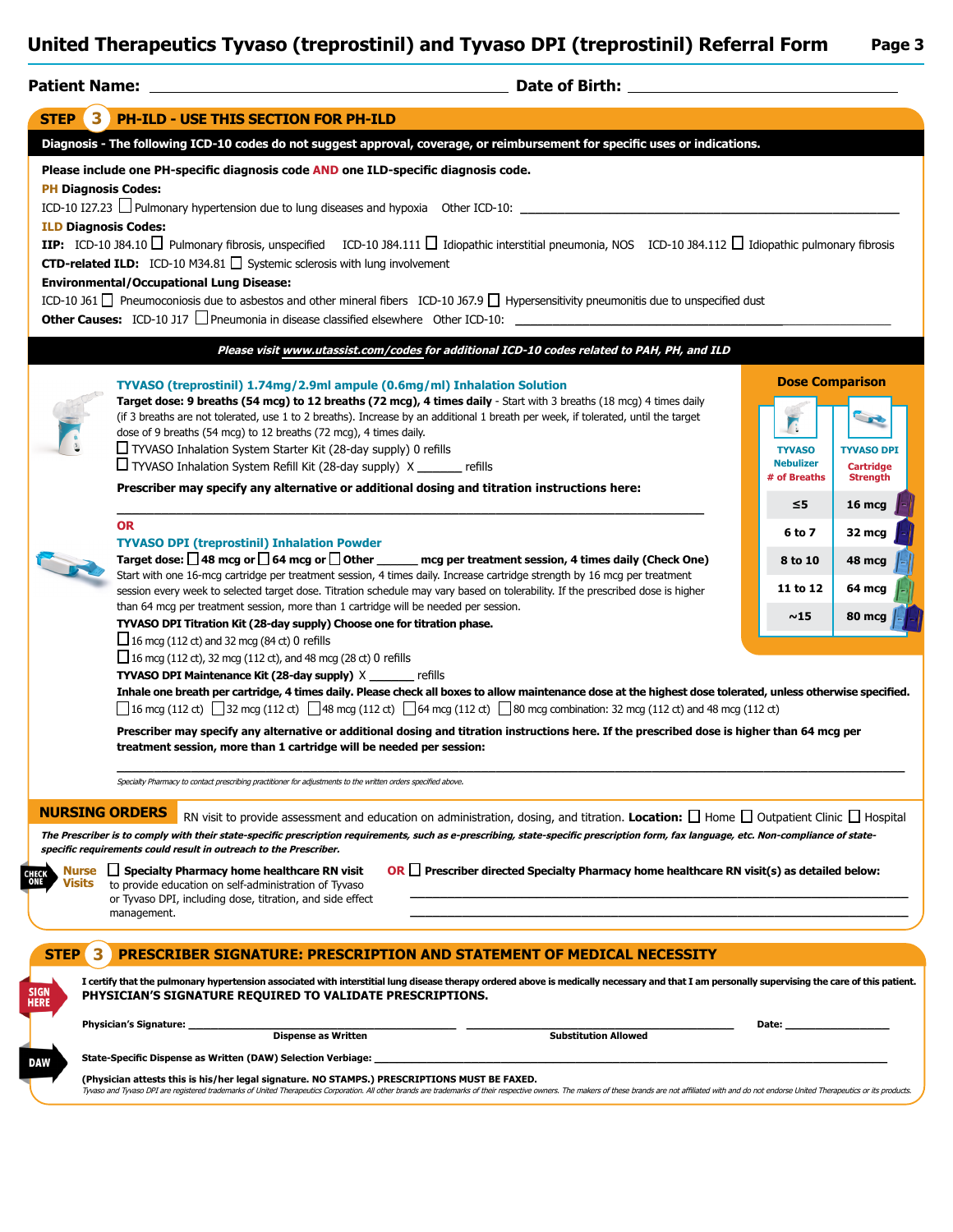|                                                     | <b>Patient Name:</b>                                                                                                                                                                                                                                                                                                                                                                                                                                                                                                                                                                                                                                                                          |                                                   |                                                                                                                                               |
|-----------------------------------------------------|-----------------------------------------------------------------------------------------------------------------------------------------------------------------------------------------------------------------------------------------------------------------------------------------------------------------------------------------------------------------------------------------------------------------------------------------------------------------------------------------------------------------------------------------------------------------------------------------------------------------------------------------------------------------------------------------------|---------------------------------------------------|-----------------------------------------------------------------------------------------------------------------------------------------------|
| 3<br><b>STEP</b>                                    | <b>PAH - USE THIS SECTION FOR PAH</b>                                                                                                                                                                                                                                                                                                                                                                                                                                                                                                                                                                                                                                                         |                                                   |                                                                                                                                               |
|                                                     | Diagnosis - The following ICD-10 codes do not suggest approval, coverage, or reimbursement for specific uses or indications.                                                                                                                                                                                                                                                                                                                                                                                                                                                                                                                                                                  |                                                   |                                                                                                                                               |
|                                                     | ICD-10 I27.0 Primary pulmonary hypertension: □ Idiopathic PAH □ Heritable PAH                                                                                                                                                                                                                                                                                                                                                                                                                                                                                                                                                                                                                 |                                                   |                                                                                                                                               |
|                                                     | ICD-10 I27.21 Secondary pulmonary arterial hypertension: $\square$ Connective tissue disease $\square$ Drugs/Toxins induced $\square$ Portal hypertension $\square$ HIV $\square$ Congenital heart diseases                                                                                                                                                                                                                                                                                                                                                                                                                                                                                   |                                                   |                                                                                                                                               |
| Other: _                                            | Other ICD-10:                                                                                                                                                                                                                                                                                                                                                                                                                                                                                                                                                                                                                                                                                 |                                                   |                                                                                                                                               |
|                                                     | Please visit www.utassist.com/codes for additional ICD-10 codes related to PAH, PH, and ILD                                                                                                                                                                                                                                                                                                                                                                                                                                                                                                                                                                                                   |                                                   |                                                                                                                                               |
|                                                     | TYVASO (treprostinil) 1.74mg/2.9ml ampule (0.6mg/ml) Inhalation Solution                                                                                                                                                                                                                                                                                                                                                                                                                                                                                                                                                                                                                      | <b>Dose Comparison</b>                            |                                                                                                                                               |
|                                                     | Target dose: 9 breaths (54 mcg) to 12 breaths (72 mcg), 4 times daily - Start with 3 breaths (18 mcg) 4 times daily<br>(if 3 breaths are not tolerated, use 1 to 2 breaths). Increase by an additional 3 breaths every week, if tolerated, until the target<br>dose of 9 breaths (54 mcg) to 12 breaths (72 mcg), 4 times daily.<br>TYVASO Inhalation System Starter Kit (28-day supply) 0 refills<br>TYVASO Inhalation System Refill Kit (28-day supply) X _______ refills<br>Prescriber may specify any alternative or additional dosing and titration instructions here:                                                                                                                   | <b>TYVASO</b><br><b>Nebulizer</b><br># of Breaths | <b>TYVASO DPI</b><br><b>Cartridge</b><br><b>Strength</b>                                                                                      |
|                                                     | <b>OR</b><br><b>TYVASO DPI (treprostinil) Inhalation Powder</b>                                                                                                                                                                                                                                                                                                                                                                                                                                                                                                                                                                                                                               | ≤5                                                | 16 mcg                                                                                                                                        |
|                                                     | Target dose: $\Box$ 48 mcg or $\Box$ 64 mcg or $\Box$ Other ______ mcg per treatment session, 4 times daily (Check One)<br>Start with one 16-mcg cartridge per treatment session, 4 times daily. Increase cartridge strength by 16 mcg per treatment                                                                                                                                                                                                                                                                                                                                                                                                                                          | 6 to 7<br>8 to 10                                 | 32 mcg<br>48 mcg                                                                                                                              |
|                                                     | session every week to selected target dose. Titration schedule may vary based on tolerability. If the prescribed dose is higher<br>than 64 mcg per treatment session, more than 1 cartridge will be needed per session.                                                                                                                                                                                                                                                                                                                                                                                                                                                                       | 11 to 12                                          | 64 mcg                                                                                                                                        |
|                                                     | TYVASO DPI Titration Kit (28-day supply) Choose one for titration phase.<br>$\Box$ 16 mcg (112 ct) and 32 mcg (84 ct) 0 refills                                                                                                                                                                                                                                                                                                                                                                                                                                                                                                                                                               | ~15                                               | 80 mca                                                                                                                                        |
|                                                     | 16 mcg (112 ct), 32 mcg (112 ct), and 48 mcg (28 ct) 0 refills                                                                                                                                                                                                                                                                                                                                                                                                                                                                                                                                                                                                                                |                                                   |                                                                                                                                               |
|                                                     | TYVASO DPI Maintenance Kit (28-day supply) X _______ refills                                                                                                                                                                                                                                                                                                                                                                                                                                                                                                                                                                                                                                  |                                                   |                                                                                                                                               |
|                                                     |                                                                                                                                                                                                                                                                                                                                                                                                                                                                                                                                                                                                                                                                                               |                                                   | Prescriber may specify any alternative or additional dosing and titration instructions here. If the prescribed dose is higher than 64 mcg per |
|                                                     | treatment session, more than 1 cartridge will be needed per session:<br>Specialty Pharmacy to contact prescribing practitioner for adjustments to the written orders specified above.                                                                                                                                                                                                                                                                                                                                                                                                                                                                                                         |                                                   |                                                                                                                                               |
| <b>Nurse</b><br><b>Visits</b>                       | RN visit to provide assessment and education on administration, dosing, and titration. Location: I Home I Outpatient Clinic I Hospital<br>The Prescriber is to comply with their state-specific prescription requirements, such as e-prescribing, state-specific prescription form, fax language, etc. Non-compliance of state-<br>specific requirements could result in outreach to the Prescriber.<br>  Specialty Pharmacy home healthcare RN visit<br>OR $\Box$ Prescriber directed Specialty Pharmacy home healthcare RN visit(s) as detailed below:<br>to provide education on self-administration of Tyvaso<br>or Tyvaso DPI, including dose, titration, and side effect<br>management. |                                                   |                                                                                                                                               |
| 3                                                   |                                                                                                                                                                                                                                                                                                                                                                                                                                                                                                                                                                                                                                                                                               |                                                   |                                                                                                                                               |
| STEP                                                | <b>CALCIUM CHANNEL BLOCKER STATEMENT (Not required for PH-ILD patients)</b><br>Please indicate below if the Patient named above was trialed on a Calcium Channel Blocker prior to the initiation of therapy and indicate the results.                                                                                                                                                                                                                                                                                                                                                                                                                                                         |                                                   |                                                                                                                                               |
|                                                     | A Calcium Channel Blocker was not trialed because:<br>Patient is hemodynamically unstable or has a history of postural hypotension<br>Patient has depressed cardiac output<br>Patient did not meet ACCP Guidelines for Vasodilator Response<br>Patient has systemic hypotension<br>Patient has known hypersensitivity<br>Patient has documented bradycardia or second- or third-degree heart block                                                                                                                                                                                                                                                                                            |                                                   |                                                                                                                                               |
|                                                     |                                                                                                                                                                                                                                                                                                                                                                                                                                                                                                                                                                                                                                                                                               |                                                   |                                                                                                                                               |
|                                                     | The following Calcium Channel Blocker was trialed: _____________________________                                                                                                                                                                                                                                                                                                                                                                                                                                                                                                                                                                                                              |                                                   |                                                                                                                                               |
|                                                     | With the following response(s):                                                                                                                                                                                                                                                                                                                                                                                                                                                                                                                                                                                                                                                               |                                                   |                                                                                                                                               |
| <b>OR</b><br>Adverse event                          | Pulmonary arterial pressure continued to rise<br>Patient became hemodynamically unstable                                                                                                                                                                                                                                                                                                                                                                                                                                                                                                                                                                                                      |                                                   |                                                                                                                                               |
|                                                     | Disease continued to progress or patient remained symptomatic                                                                                                                                                                                                                                                                                                                                                                                                                                                                                                                                                                                                                                 |                                                   |                                                                                                                                               |
| Other:                                              |                                                                                                                                                                                                                                                                                                                                                                                                                                                                                                                                                                                                                                                                                               |                                                   |                                                                                                                                               |
| 3<br><b>STEP</b>                                    | PRESCRIBER SIGNATURE: PRESCRIPTION AND STATEMENT OF MEDICAL NECESSITY                                                                                                                                                                                                                                                                                                                                                                                                                                                                                                                                                                                                                         |                                                   |                                                                                                                                               |
| <b>NURSING ORDERS</b><br><b>SIGN</b><br><b>HERE</b> | I certify that the pulmonary arterial hypertension therapy ordered above is medically necessary and that I am personally supervising the care of this patient.<br>PHYSICIAN'S SIGNATURE REQUIRED TO VALIDATE PRESCRIPTIONS.                                                                                                                                                                                                                                                                                                                                                                                                                                                                   |                                                   |                                                                                                                                               |
|                                                     | Physician's Signature: ______________<br><b>Dispense as Written</b><br><b>Substitution Allowed</b>                                                                                                                                                                                                                                                                                                                                                                                                                                                                                                                                                                                            | Date:                                             |                                                                                                                                               |

**(Physician attests this is his/her legal signature. NO STAMPS.) PRESCRIPTIONS MUST BE FAXED.**

Tyvaso and Tyvaso DPI are registered trademarks of United Therapeutics Corporation. All other brands are trademarks of their respective owners. The makers of these brands are not affiliated with and do not endorse United T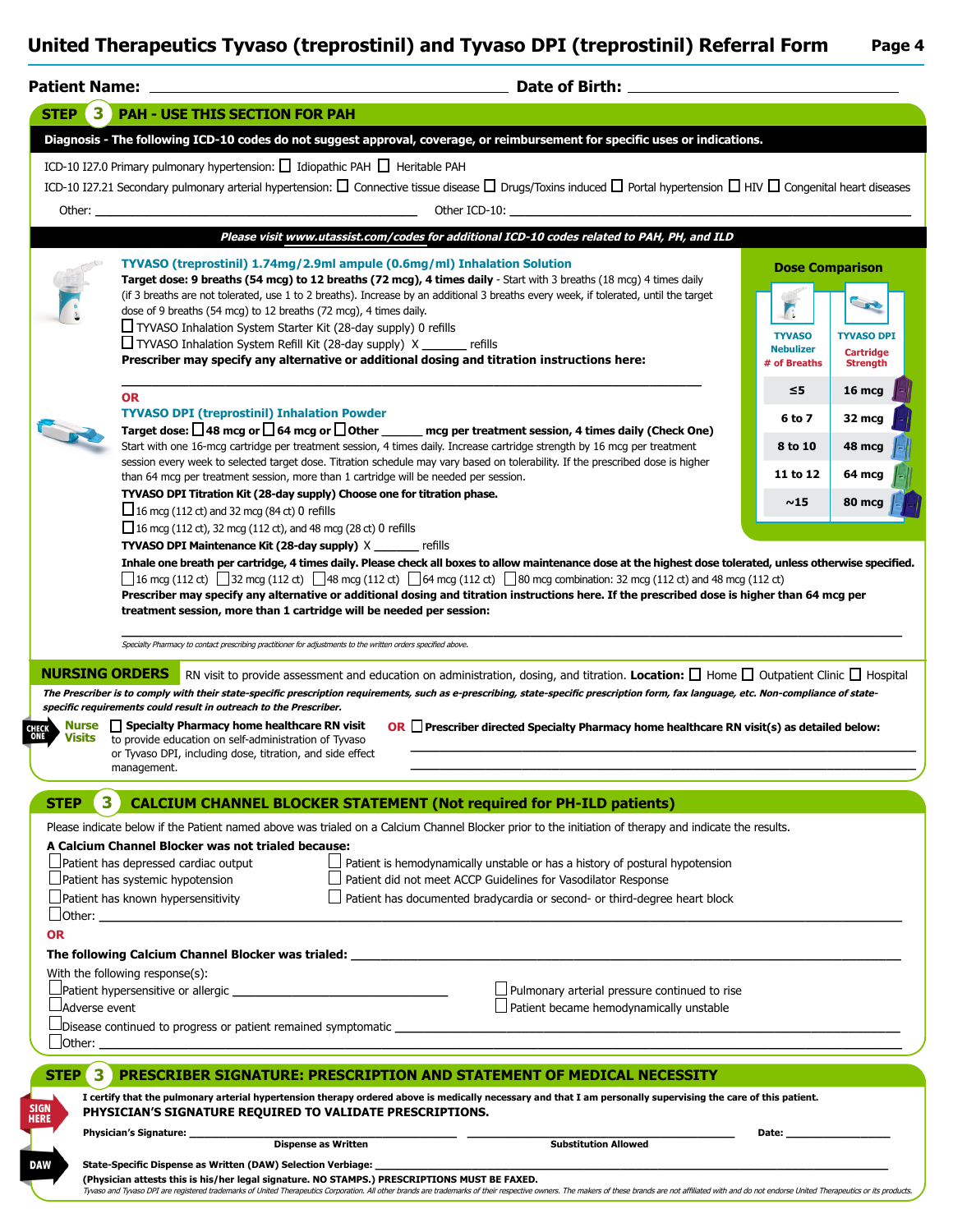| 4<br><b>OPTIONAL SIDE EFFECT MANAGEMENT</b><br><b>STEP</b>                                   |                                                                                                                                                                                                                                                                                                                                   |
|----------------------------------------------------------------------------------------------|-----------------------------------------------------------------------------------------------------------------------------------------------------------------------------------------------------------------------------------------------------------------------------------------------------------------------------------|
| dosing in Step 3 of this form.                                                               | By providing your side effect management strategies, SPS will be able to follow up with the patient should they experience side effects. Include directions to SPS for<br>*INFORMATION PROVIDED BELOW IS NOT A PRESCRIPTION; RATHER, IF ADDITIONAL PRESCRIPTIONS ARE INTENDED, THEY SHOULD BE PROVIDED TO THE PATIENT SEPARATELY. |
| <b>Headache:</b>                                                                             | $\Box$ Acetaminophen __________ mg _________ Frequency $\Box$ Opioids (separate Rx required) $\Box$ Tramadol (separate Rx required)                                                                                                                                                                                               |
| $\Box$ NSAIDs (separate Rx may be required)                                                  |                                                                                                                                                                                                                                                                                                                                   |
| $\Box$ Other<br><b>Nausea/Vomiting:</b>                                                      |                                                                                                                                                                                                                                                                                                                                   |
|                                                                                              | □ Ondansetron (separate Rx required) □ Metoclopramide (separate Rx required) □ PPIs (separate Rx may be required)                                                                                                                                                                                                                 |
| $\Box$ Prochlorperazine (separate Rx required) $\Box$ Promethazine (separate Rx required)    |                                                                                                                                                                                                                                                                                                                                   |
| Remind patient to hold the device level and swish & spit after each treatment session        |                                                                                                                                                                                                                                                                                                                                   |
| $\perp$ Other $\perp$                                                                        |                                                                                                                                                                                                                                                                                                                                   |
| <b>Throat Irritation:</b>                                                                    |                                                                                                                                                                                                                                                                                                                                   |
| $\perp$ Oral phenol-based analgesic sprays $\Box$ Review medication administration technique |                                                                                                                                                                                                                                                                                                                                   |
| $\Box$ Other $\Box$                                                                          |                                                                                                                                                                                                                                                                                                                                   |
| Cough:                                                                                       |                                                                                                                                                                                                                                                                                                                                   |
|                                                                                              | $\Box$ Albuterol (separate Rx required) $\Box$ Benzonatate (separate Rx required) $\Box$ Cough suppressant (separate Rx may be required)                                                                                                                                                                                          |
|                                                                                              | $\Box$ Oral phenol-based analgesic sprays $\Box$ Lozenges (note: not to be used during treatment session) $\Box$ Inhaled anticholinergics (separate Rx required)                                                                                                                                                                  |
|                                                                                              | $\Box$ Inhaled steroids (separate Rx required) $\Box$ Other $\Box$                                                                                                                                                                                                                                                                |
| <b>Diarrhea:</b>                                                                             |                                                                                                                                                                                                                                                                                                                                   |
|                                                                                              | $\Box$ Loperamide (separate Rx required) $\Box$ Other $\Box$ and $\Box$ and $\Box$ and $\Box$ and $\Box$ and $\Box$ and $\Box$ and $\Box$ and $\Box$ and $\Box$ and $\Box$ and $\Box$ and $\Box$ and $\Box$ and $\Box$ and $\Box$ and $\Box$ and $\Box$ and $\Box$ and                                                            |
| <b>Additional Instructions:</b>                                                              |                                                                                                                                                                                                                                                                                                                                   |
|                                                                                              | Provide any additional instructions for SPS on preferred communication or managing other side effects.                                                                                                                                                                                                                            |
|                                                                                              |                                                                                                                                                                                                                                                                                                                                   |
|                                                                                              |                                                                                                                                                                                                                                                                                                                                   |
|                                                                                              |                                                                                                                                                                                                                                                                                                                                   |
|                                                                                              |                                                                                                                                                                                                                                                                                                                                   |
|                                                                                              |                                                                                                                                                                                                                                                                                                                                   |
|                                                                                              |                                                                                                                                                                                                                                                                                                                                   |
|                                                                                              |                                                                                                                                                                                                                                                                                                                                   |
|                                                                                              |                                                                                                                                                                                                                                                                                                                                   |
|                                                                                              |                                                                                                                                                                                                                                                                                                                                   |
|                                                                                              |                                                                                                                                                                                                                                                                                                                                   |
|                                                                                              |                                                                                                                                                                                                                                                                                                                                   |